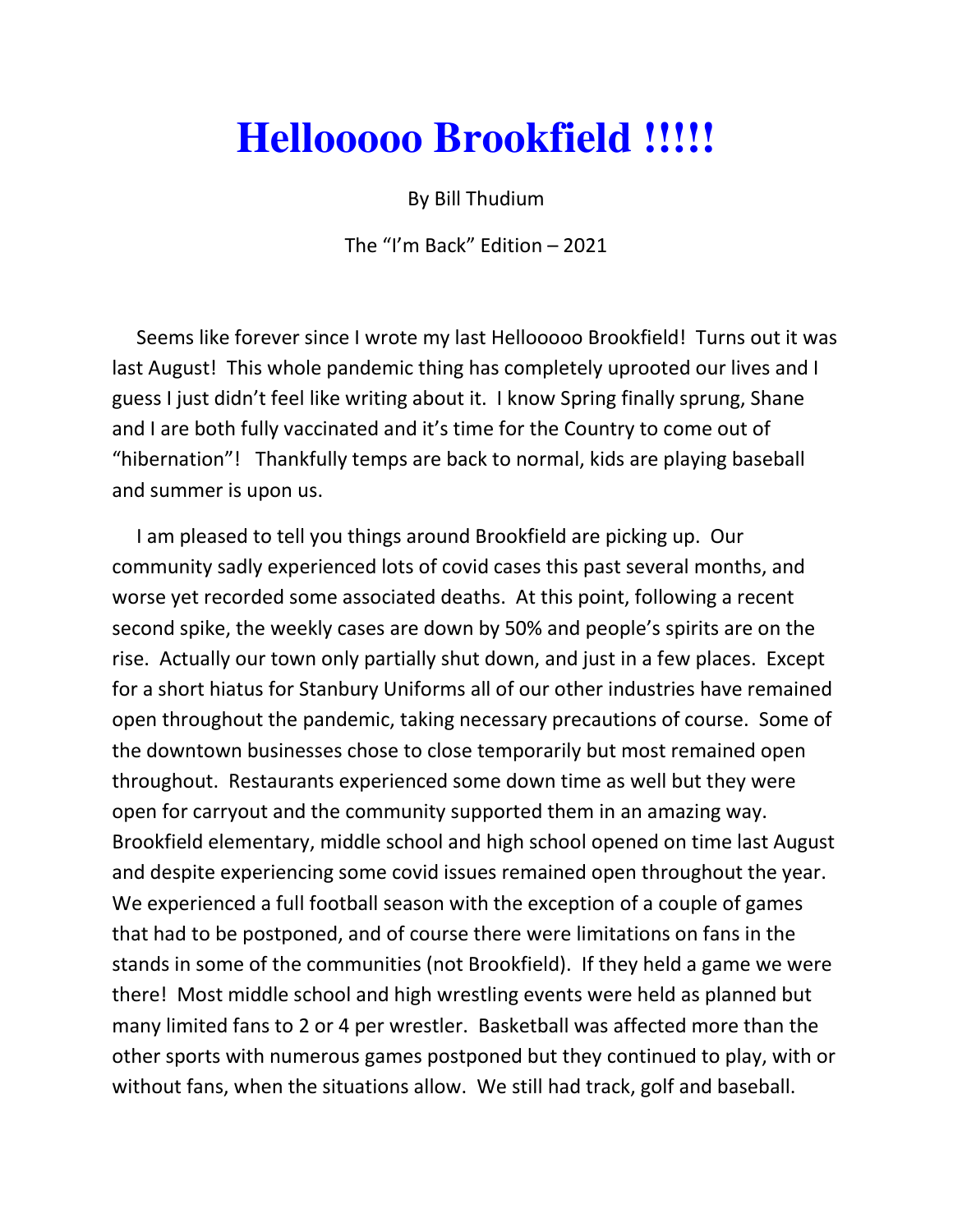Really a strange year for this year's Senior Class – something they will no doubt humorously share during class reunions and with their grandchildren someday! Vaccines are readily available here now and many folks are taking advantage of them. We are all holding out great hope that the vaccines will help bring back a complete level of normality this summer. Graduation ceremonies were held at Burlington Field for the second straight year. Last year we waited to hold graduation until July and it was really hot! This year it was held in May and the weather was nice. Only concern was possibility of rain but it held off and we had a great day!

**Turning 70***!* I would be remiss if I didn't acknowledge that October  $13<sup>th</sup>$ , 2020 marked my  $70<sup>th</sup>$  birthday. I don't have a clue how that much time could have passed or where it went!! Like everyone I have experienced the bad with the good but must say most of my time on this earth so far has been a wonderful experience. Growing up in a town I love has provided me with a lifetime of great memories. I have a great wife, family and friends, and living and growing up in Brookfield has been my good fortune.

 My earliest memories as a kid included riding my pony Dexter - he was a gift from my Grandparents Cecil and Ethel Nickerson. I was barely old enough to ride him and took a few falls but wouldn't trade those days for anything! When my folks moved to East Clark Street we arrived there just in time for the Tastee Freeze to open just down the street. Couldn't guess how many trips I made down that sidewalk to buy an ice cream cone. I know I have mentioned this before but I was five when those jaunts began and many of those walks included losing my nickel along the way and having to retrace my steps without any luck and having to beg for a replacement nickel. We lived just two blocks from the New Adams school via the alley when I started school there as a Kindergartener with Mrs. Ehrich. Kind of crazy, I have trouble remembering who I talked to last week about a car but can remember the names of my Kindergarten Teacher and the kids in my class! Dad worked for Missouri Power and Light in those days and Mom was a stay at home Mom at that time. That gave her time to help out at school as a room Mother and watch out after my brother Bob and me when we were home. She was a Cub Scout Den Mother too. I attended the New Adams School through the  $6<sup>th</sup>$  grade. As a  $6<sup>th</sup>$  grader I had the good fortune to be chosen as a School Boy Patrolman.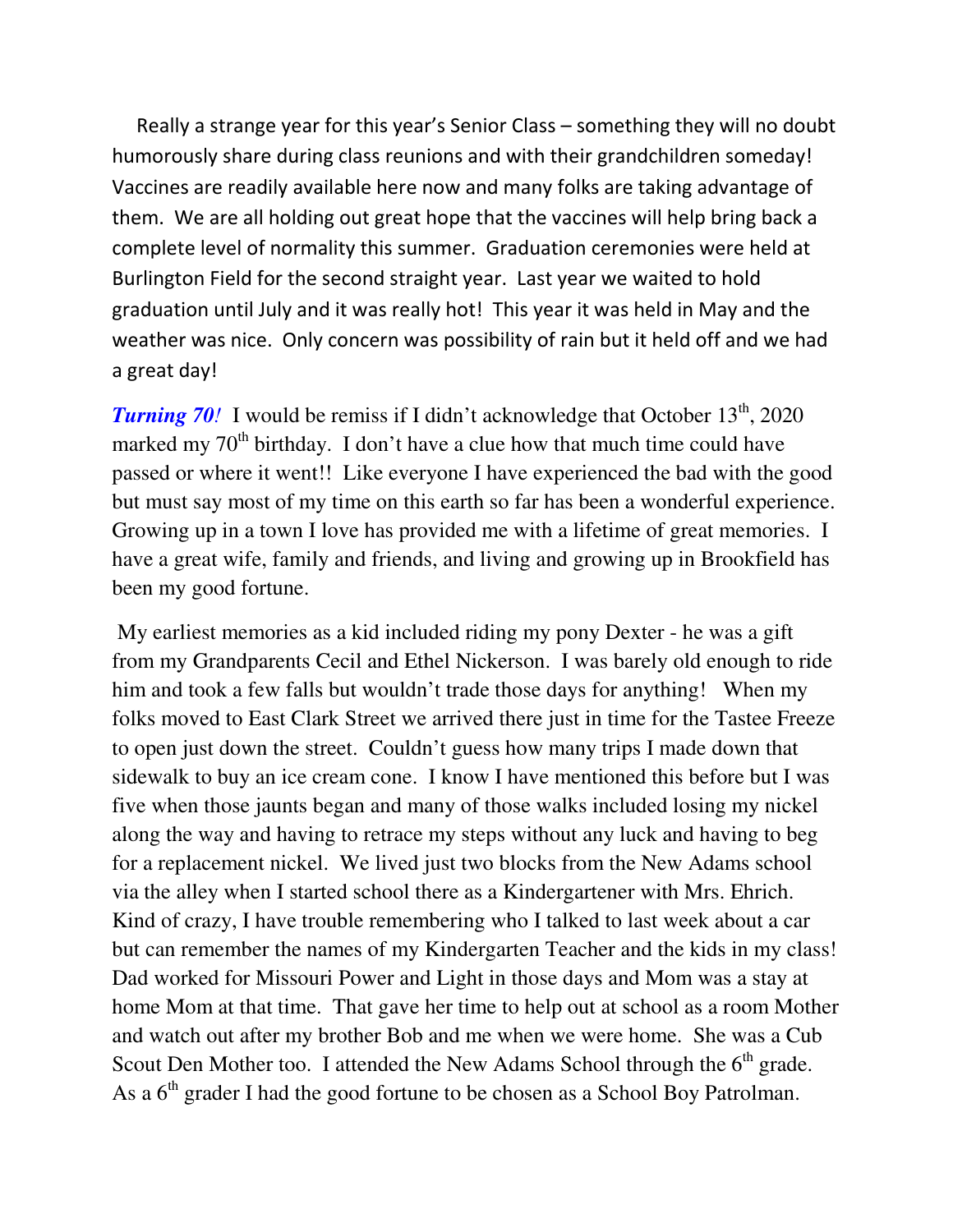My fellow Patrolmen included Steve Slater, Danny Lyford, Larry Summy, Randal Hylarides, Wes Almond and Alvie Schreckize. We came early each morning to raise the American Flag and help out at the street crossings. A lot of kids in the southside neighborhoods walked to school in those days and it was important to help monitor those corners to make sure traffic stopped so kids could cross the streets safely, both in the mornings and after school.

 Moving back home to Brookfield was the best thing Shane and I could have done. Brookfield has it's downfalls and limitations like every other rural community but what a great place to live and raise our kids and grandkids! We are blessed!

*BHS Wrestling* – Wow what a season we had this year. The Bulldogs qualified eight boys and two girls for State and all eight boys and one girl finished with a medal. Our grandson Donavan Parn won his second State Championship, finishing 44-0. Last year he finished  $2<sup>nd</sup>$ , his Sophomore year he won his first State Championship (undefeated), and he finished fourth as a freshman. We couldn't be more proud of him and our team. He accepted a scholarship offer to wrestle at Missouri Valley College this fall and we are excited to watch him at the collegiate level. BTW – our grandson Gambal Staddie also qualified for State as a Sophomore this year and won a Sixth place medal. He made such great strides as a wrestler this past year and we look for great things from him in his Junior and Senior years. Our Grandson Devan Parn will be a freshman wrestler this fall and we are looking forward to watching him carry his considerable skills to the high school level.

*Missouri Wrestling Association Awards* **–** We attended this Banquet with our Grandson Donavan recently. He was named the Class 1 State Wrestler of the Year and also named an Academic All-State member for his fourth straight year. What a way to cap off his Senior year of wrestling and Academics for BHS. He has some awfully proud grandparents!

*Brookfield Baseball* – 2021 was the inaugural year for Brookfield High School Baseball. We struggled to just a two win season but we were young and will certainly get better with experience and once the program has time to grow. Our